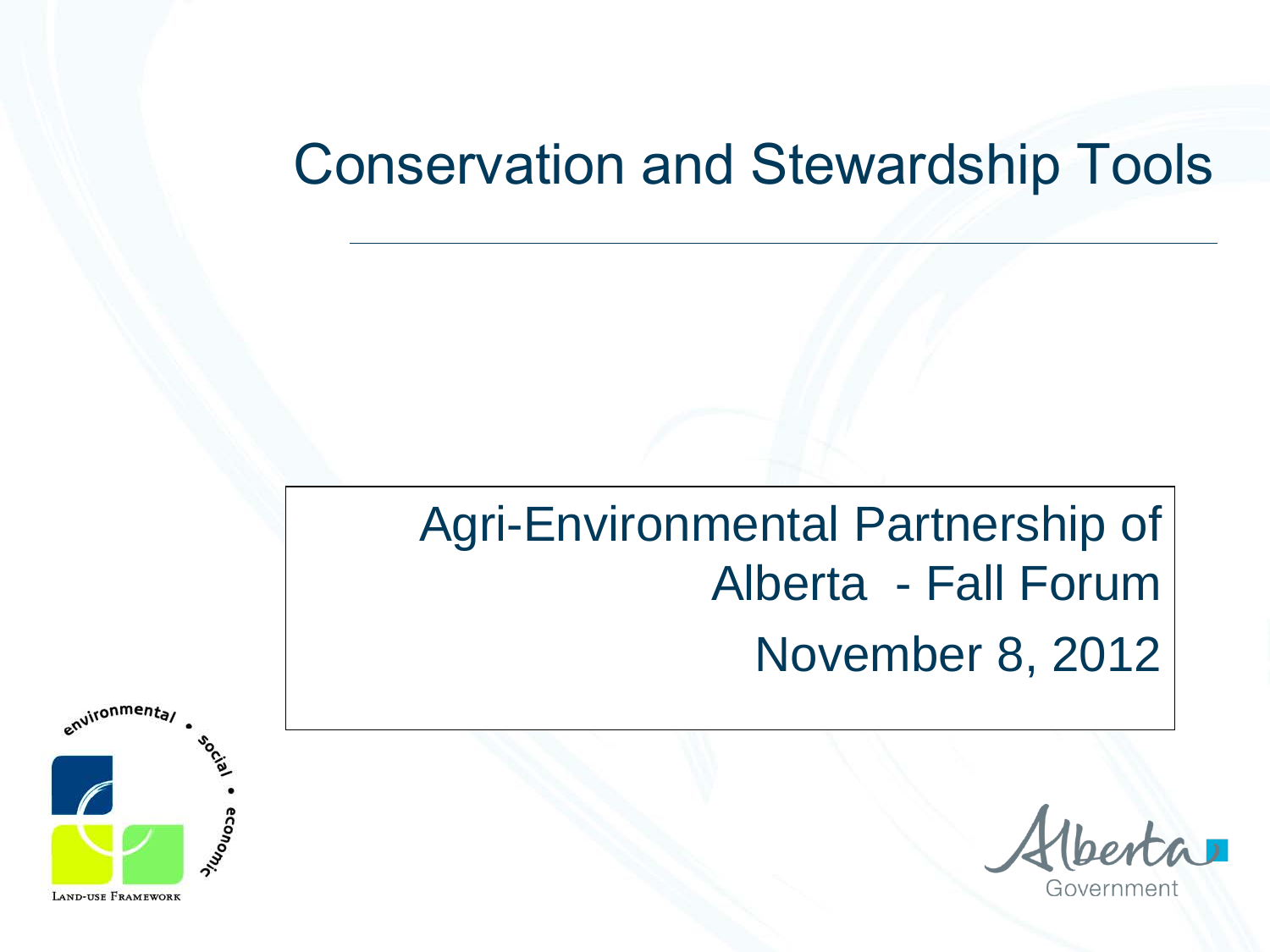# Conservation and Stewardship Tools

ALSA expands tools box to provide options for decision makers

- **≻ Conservation Easements**
- **≻ Conservation Offsets**
- **≻ Conservation Directives**
- **▶ Transferable Development Credits**

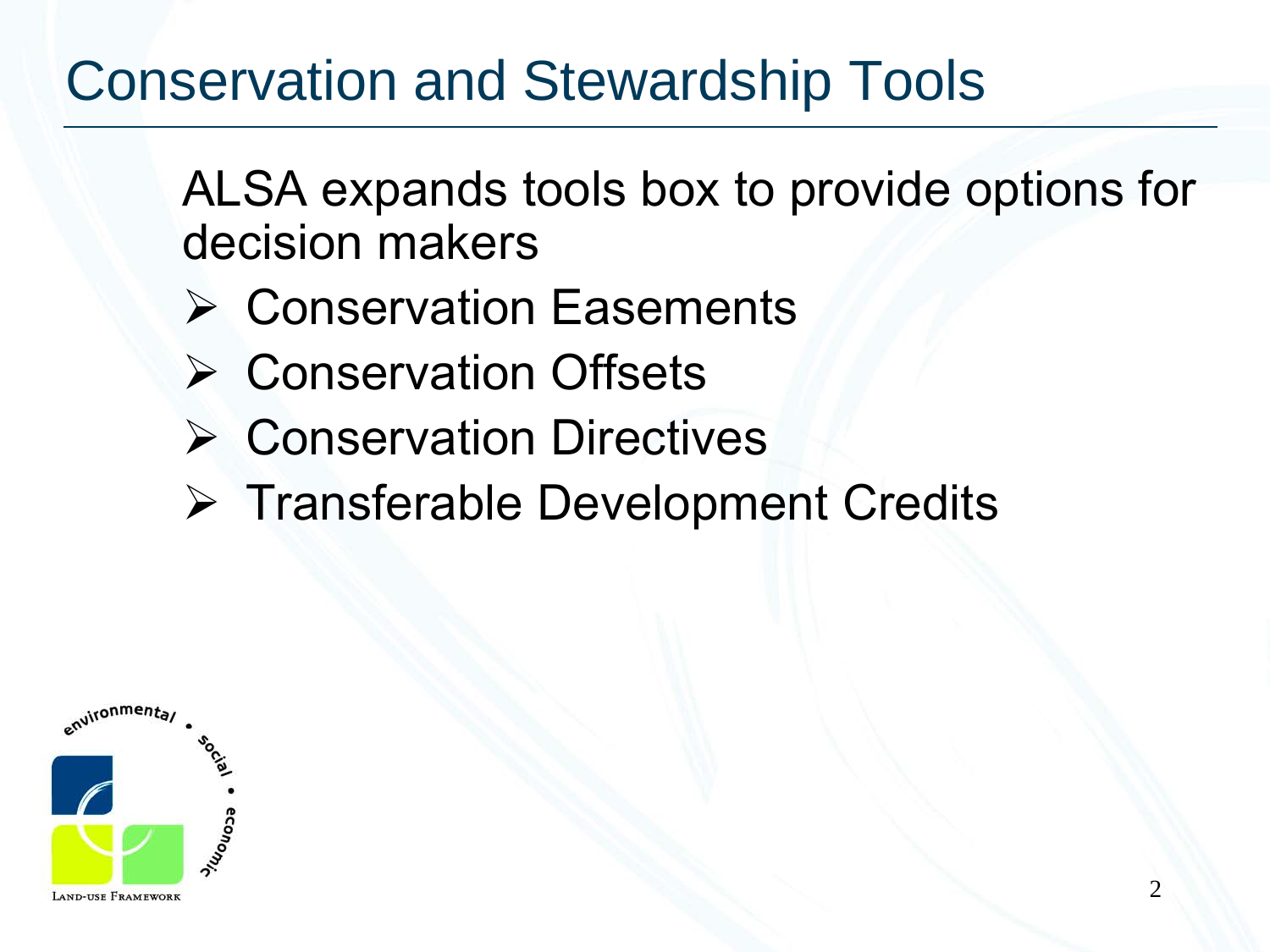## Conservation Easements

- $\triangleright$  For 10 years under *Environmental Protection and* Enhancement Act:
	- $\triangleright$  A voluntary agreement between a landowner and qualified organization to protect, conserve, enhance an environment, natural scenic or esthetic values
- Under Alberta Land Stewardship Act:
	- $\triangleright$  will expand to add land for agricultural purposes
- $\triangleright$  A conservation easement is registered on title

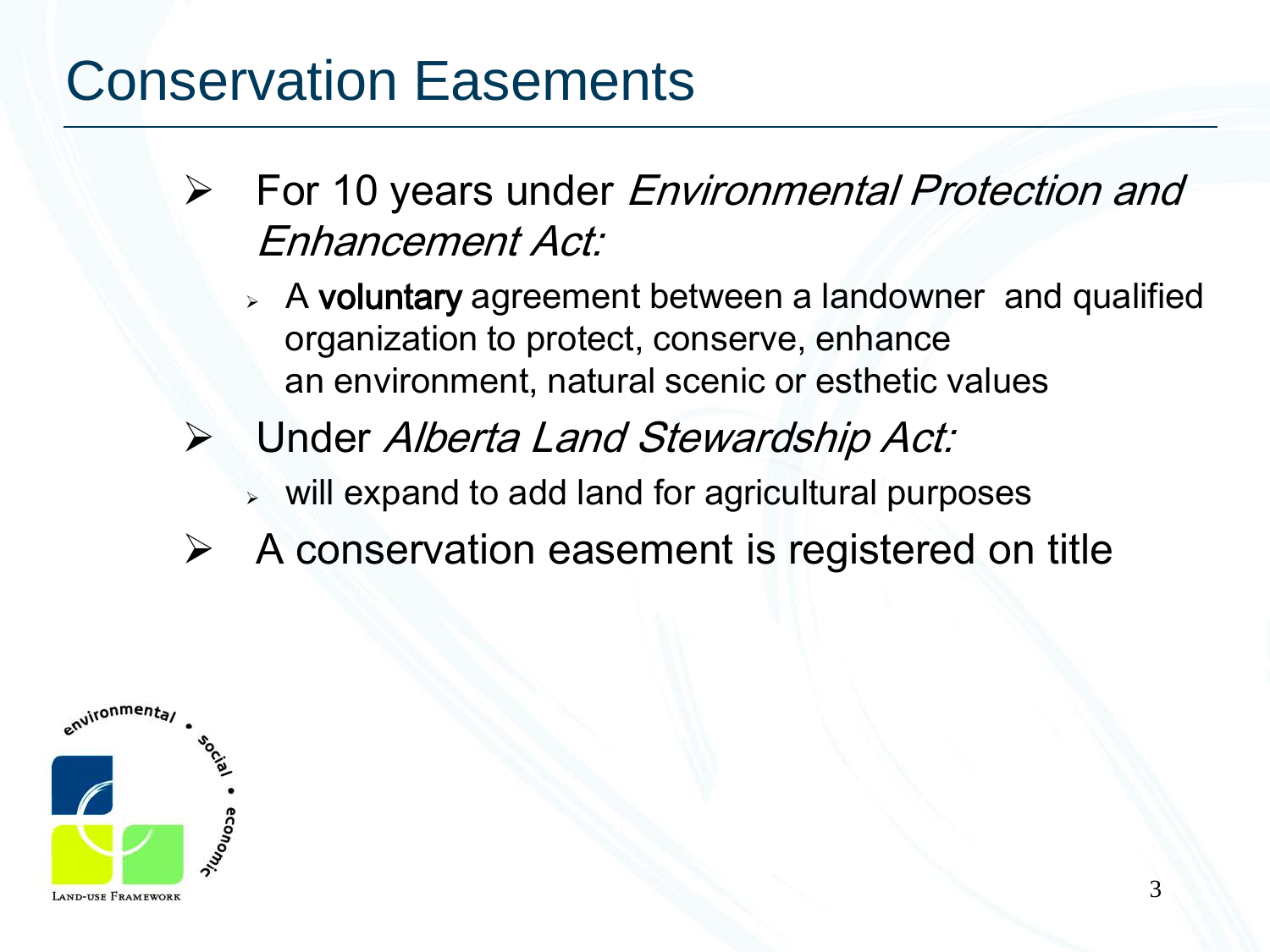## Conservation Easements

- Conservation Easement Registration Regulation enacted and an online Conservation Easement Registry established (managed by the Land Stewardship Centre)
- Conservation Easement Guide for Alberta to be updated to incorporate guidance on the use of conservation easements to conserve agricultural lands

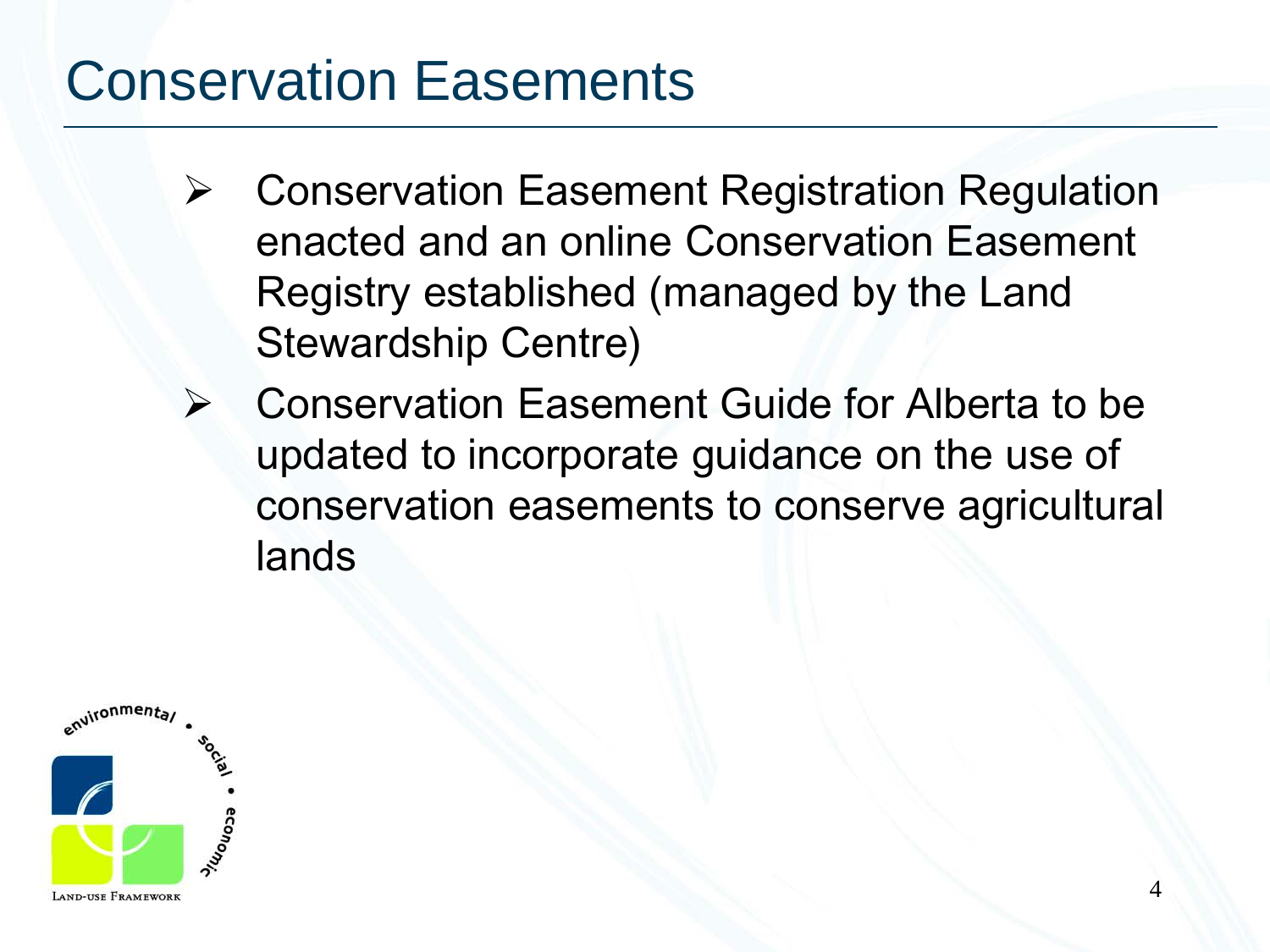## Conservation Directives

- $\triangleright$  An express declaration in a regional plan for identified lands for protection, conservation, enhancement of:
	- $\epsilon$  environment, scenic, aesthetic values
- $\triangleright$  Describes precise nature of directive, intended purpose, intended protection, conservation or enhancement
- $\triangleright$  Compensation paid to title holders for reductions in market values
- Land Compensation Board or resolves disputes, or Court of Queen's Bench at landowner's discretion.

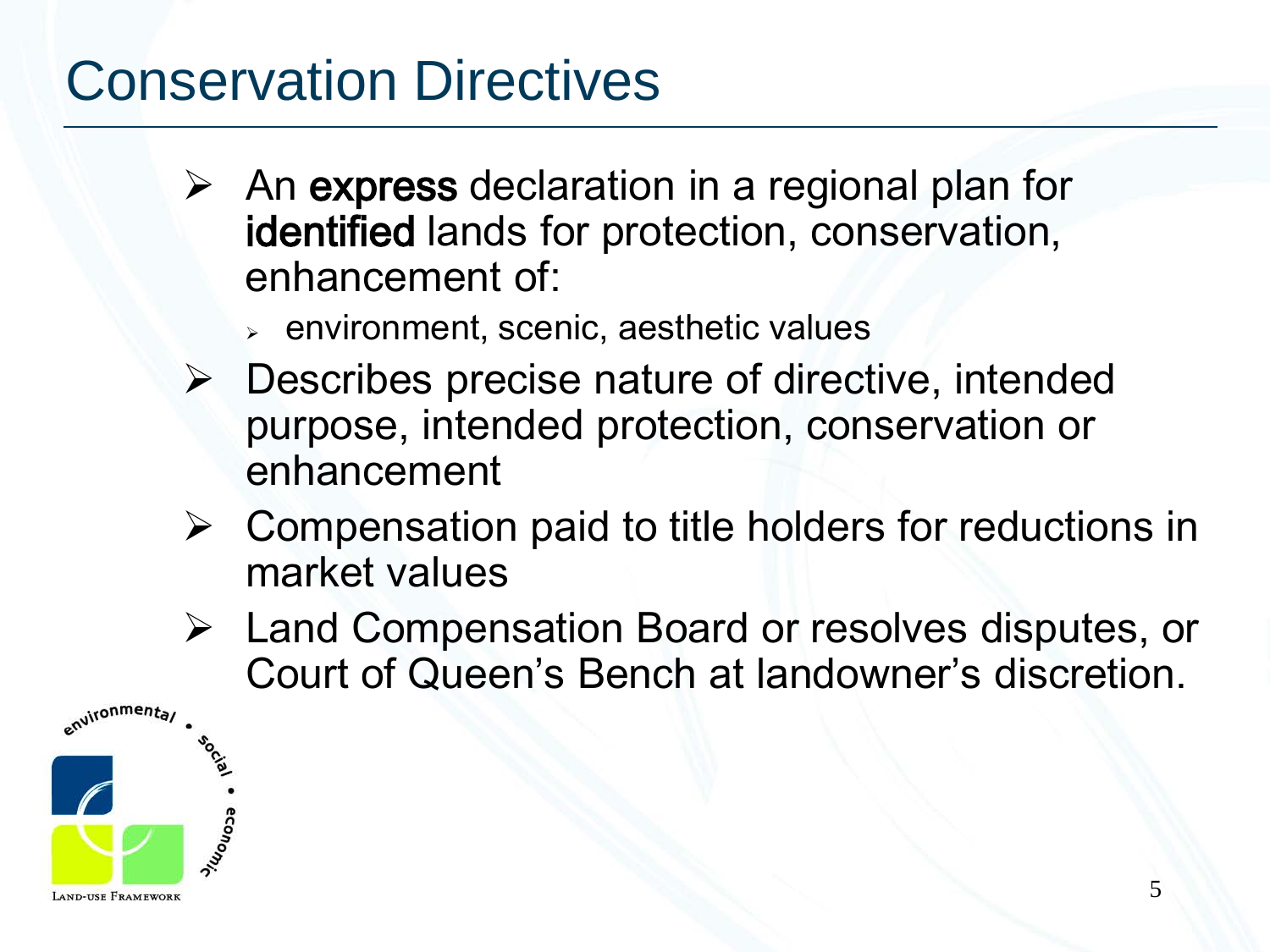# Conservation Offsets

#### $\triangleright$  Enabling

- Environmental replacement, restoration or protection to compensate for industrial development
	- e.g. 2003, Suncor, ACA, TPRC created one of Canada's first conservation offsets—1,750 acres boreal habitat
- Alberta Land Stewardship Act:
	- $\rightarrow$  general terms: where an offset might be applied
	- provisions for accountability, including monitoring and compliance



- $\triangleright$  sets the rules for trading and defining an offset in regulations
- Sommitment in Land-use Framework and the<br>Solisands Strategy Oilsands Strategy